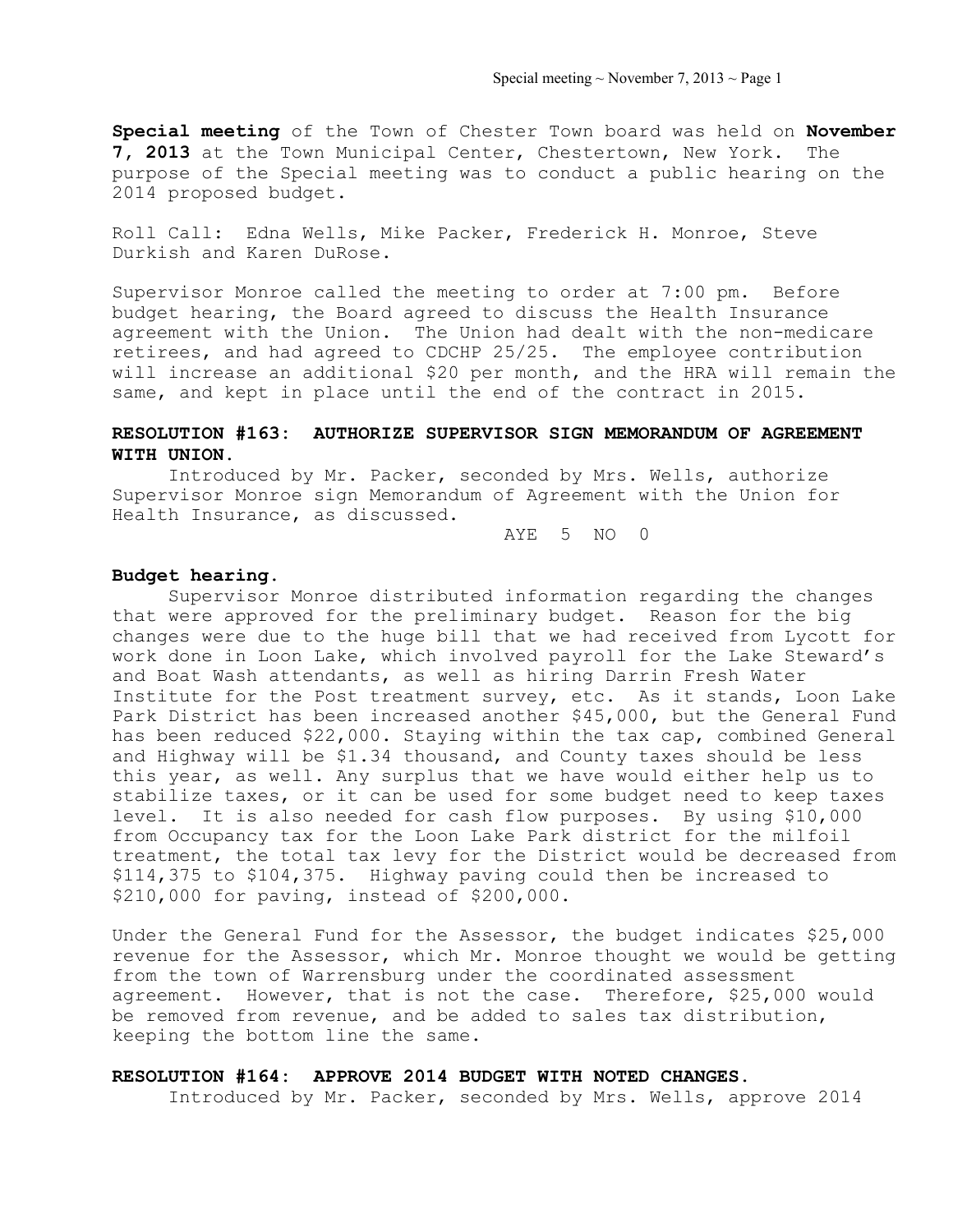Special meeting  $\sim$  November 7, 2013  $\sim$  Page 2

budget with noted changes of reduction in code A2210.1 by \$25,000, and increase of \$25,000 to code A1120.

 $AYF$  5 NO 0

**Bird Pond Road.** Dave Tyrell had requested a 30 mph speed limit be posted on Bird Pond Road, now that it has been re-paved, complaining that traffic was going even faster than before. Highway Superintendent Monroe did not believe that it was warranted. John West will get the 911 addresses of the area where Mr. Tyrell has indicated the speed reduction should be, and the town will put in a request to the State DOT.

# **RESOLUTION #165: AUTHORIZE REQUEST FOR REDUCED SPEED LIMIT ON BIRD POND ROAD.**

Introduced by Mrs. Wells, seconded by Mrs. DuRose, authorize request for a reduction in speed limit to 30 mph on Bird Pond Road for an area to be determined by specific 911 addresses. AYE 5 NO 0

**Pot Holes.** Highway Superintendent Monroe explained that Darrin and Julie West had hit a pot hole on Bird Pond Road causing \$934 worth of damage to their vehicle, along with \$40 in damage from broken pavement, blowing 2 tires and bending 2 wheels on their vehicle. Supervisor Monroe stated that under the Prior Notice Local Law in place in the Town, the Town is not liable for damage due to defects in the Highway unless we have prior written notice regarding same. An invoice was presented to the Board, and the Supervisor will give it to the Attorney for the Town to review, and the Insurance company, liability to be determined.

**Bennett pit.** Highway Superintendent Monroe has been working with Tom Suozzo, Cedarwood Engineering, regarding the Bennett sand pit. Calculating the price of sand, projected over a 10 year period, of 160,000 yards at \$60 /yard will cost the town \$960,000. Mr. Bennett is asking \$299,000 for the property, and the Town would like to consider purchasing it, but would like to do borings to determine what product is, in fact, available. Any subsequent contract would be conditional on being able to do so.

**Highway truck.** Superintendent Monroe has gotten a quote from Western Star for a new dump truck. Cost for the truck and body is \$118,107. The dump body, plow and wing from Viking is \$67,571. This is a price that was from 2010, and they will still honor it. We have a 1995 truck that they will take in trade with an allowance of \$6500 bringing the price down from \$187,678 to \$179,178. The dump body, plow and wing would cost \$77,962 from Arrowhead). The total cost of \$179,178 is \$17,000 less than we paid in 2012. The truck itself is under State contract. NY Truck and Equipment has requested a letter of intent that after January  $1^{st}$ , we will be purchasing a new truck.